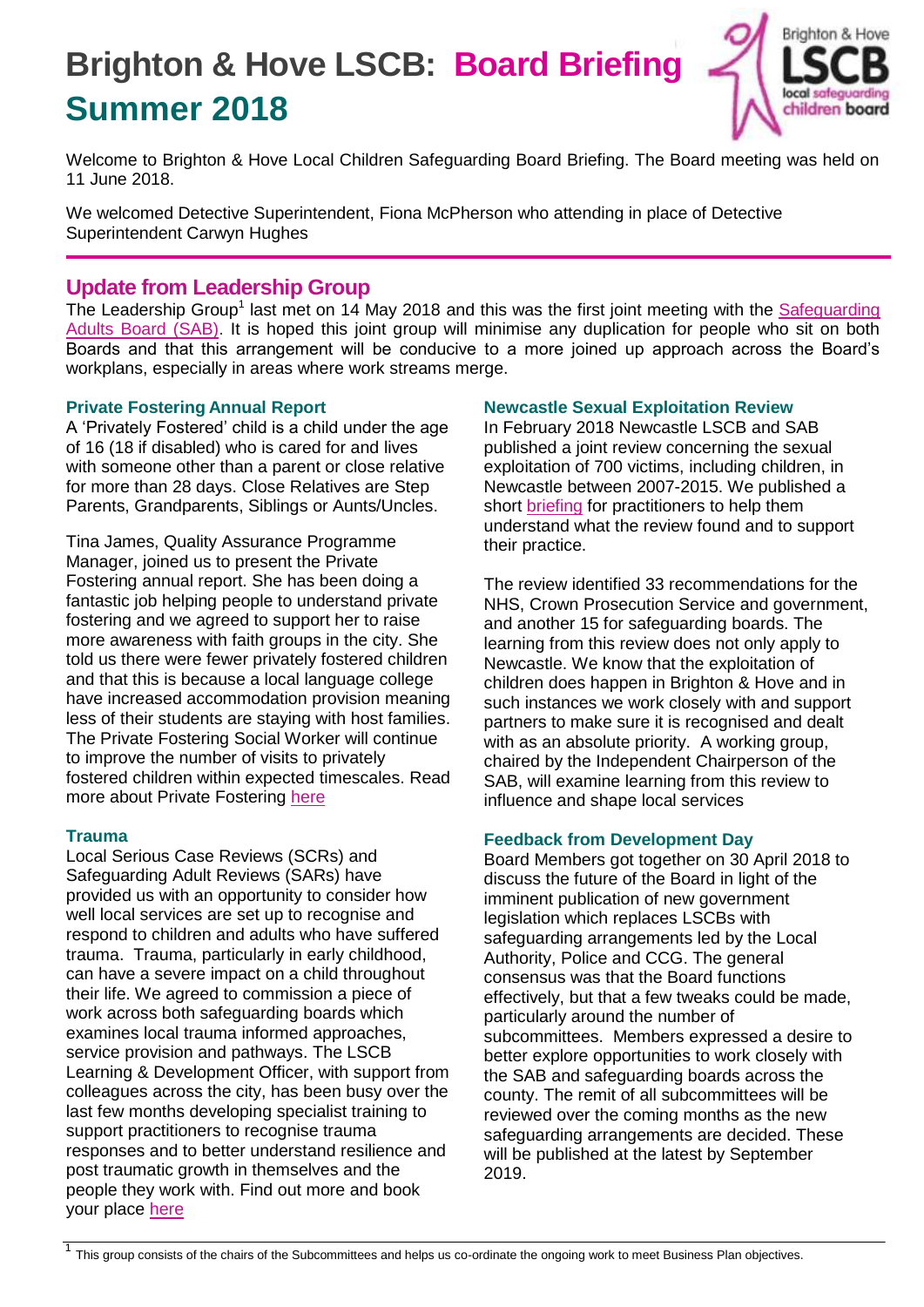# **Monitoring & Evaluation Subcommittee Annual Report**

The LSCB Business Manager presented the Monitoring & Evaluation Subcommittee annual report. The full report can be read [here.](http://brightonandhovelscb.org.uk/wp-content/uploads/ANNUAL-REPORT-OF-BRIGHTON-AND-HOVE-LSCB-MONITORING-AND-EVALUATION-SUB-COMMITTEE-May-2018-Autosaved.pdf)

Over the year the group have been looking at how agencies quality assure their own safeguarding practice and how they get and act on feedback from children and families about their services. During the year representatives from the National Probation Service, CAFCASS, and the Children's SARC, have been invited to attend and present summary information from their single agencies to the group. Children's Social Care have presented the findings from a number of their audits on re-referrals, child sexual, pod workloads, and pathway plans for care leavers. Sussex Police had informed the group they would not be undertaking any specific child safeguarding audits. This was challenged by the LSCB Chair at today's meeting and Sussex Police will submit a report from their Strategy & Compliance team to provide assurance that the protection and promotion of the welfare of children remains a Force priority.

Two multi-agency audits were completed over this year. The first was on [Safeguarding Children with](http://brightonandhovelscb.org.uk/safeguarding-children-with-disabilities/)  [Disabilities](http://brightonandhovelscb.org.uk/safeguarding-children-with-disabilities/) and the second on intra-familial child sexual abuse is described below.

The Board continue efforts to make sure that the safeguarding data we scrutinise comes from a multitude of agencies, not just social work, to allow us to better understand local need, and therefore where to focus our attention.

## **Multi-Agency Audit on Intra-familial Child Sexual Abuse**

Dr Jamie Carter and Detective Inspector Lee Horner led a multi-agency audit which looked at how well local practice protects children where concerns have been raised that sexual abuse may be occurring within a family.

The overall judgements graded two cases good with outstanding features, one case good, two cases requiring improvement with good features, one case requiring improvement and one case inadequate. Proactive action was taken in case that was judged inadequate.

The findings included that:

- Strategy discussions were held in all cases. but not all relevant agencies attended these in five of the seven case audited. The audit showed us that professionals need to be much clearer about which health professionals need to be involved in strategy discussions and the Sexual Abuse Referral Centre (SARC) must be included.
- The local [child sexual abuse pathway](http://brighton.proceduresonline.com/pdfs/csa_pathway.pdf) was not followed in the majority of cases which meant the SARC was not involved when they should have been.
- There was good evidence that the voice of the child was heard.

A number of recommendations were made from this audit which are being overseen by our Monitoring & Evaluation Subcommittee. We are keeping a watchful eye on progress and a briefing to share the learning with front line staff will be circulated in September.

# **Safeguarding Data**

The Board discussed data about child safeguarding.

- We have asked for more information about the number of pupils absent from school as this looks out of line with the national average. We will talk about this at September's meeting.
- The Behaviour and Attendance Partnership team are exploring reasons why many of Brighton's children are missing school.
- The number of children on Child Protection Plans for emotional abuse has fallen to 48%, but this is still higher than the national average of 37%.
- The number of children on plans for neglect has increased, suggesting that professionals are now recognising emotional abuse as a form of neglect in their recording.

There were 200 A&E Attendances for self-harm in 2016/17. This year attendance for self-harm has decreased but the admissions appear to have increased. We will explore this further at September's meeting.